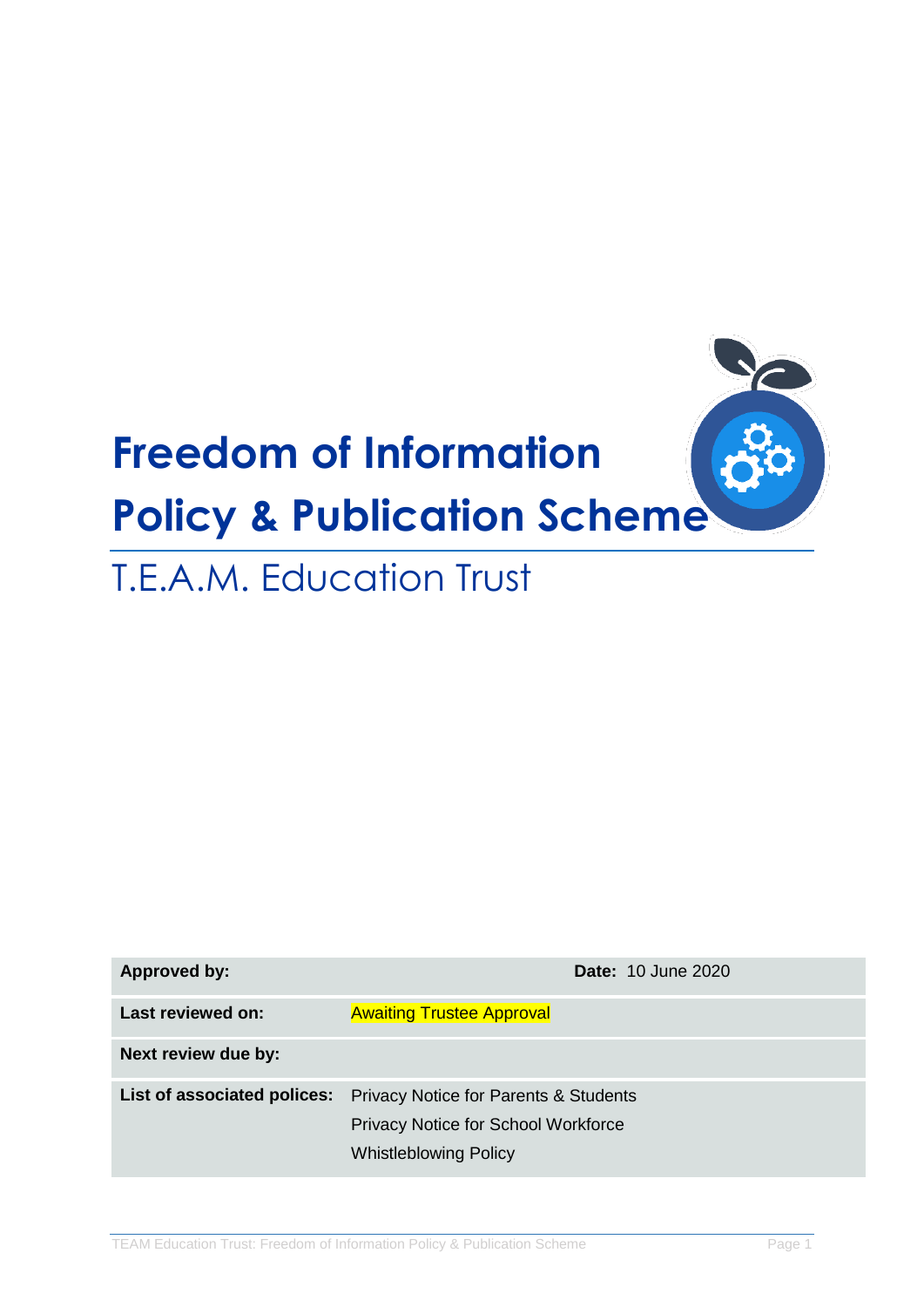## **Contents**

|  | 5. How information published under this scheme will be made available 4     |  |
|--|-----------------------------------------------------------------------------|--|
|  | 6. Charges which may be made for information published under this scheme  4 |  |
|  |                                                                             |  |
|  |                                                                             |  |

### <span id="page-1-0"></span>1. Policy statement

The Freedom of Information Act 2000 provides public access to information held by public authorities. This publication scheme commits TEAM Education Trust schools to make information available to the public as part of.

It does this in two ways:

- Public authorities are obliged to publish certain information about their activities
- Members of the public are entitled to request information from public authorities the organisation's activities.

TEAM Education Trust is committed to being open and transparent. Our publication scheme can be found on our website. If there is any information that you require that cannot be found on our website, please email [info@teameducation.org](mailto:info@teameducation.org) or write to:

Chief Executive Officer T.E.A.M. Education Trust Stubbin Wood School Common Lane Shirebrook Mansfield NG20 8QF

Please include your name, address and telephone number and your preferred method of response with your request. In order for us to consider your request it would be helpful if you could state why you are requesting the information.

All Freedom of Information Act requests are managed initially via the Central team and therefore if your request relates to a specific school please send your request to the Chief Executive Officer as above. Our schools will forward FOIA requests they receive to the Central team.

There may be times when requested information cannot be supplied. We will write to you if this applies to your request. You have the right to appeal the decision in writing in the first instance and your request will be reconsidered under our Complaints Policy process. Once your request has been through the above process you may also contact the Information Commissioner's Office if you think our decision is unreasonable www.ico.org.uk or write to: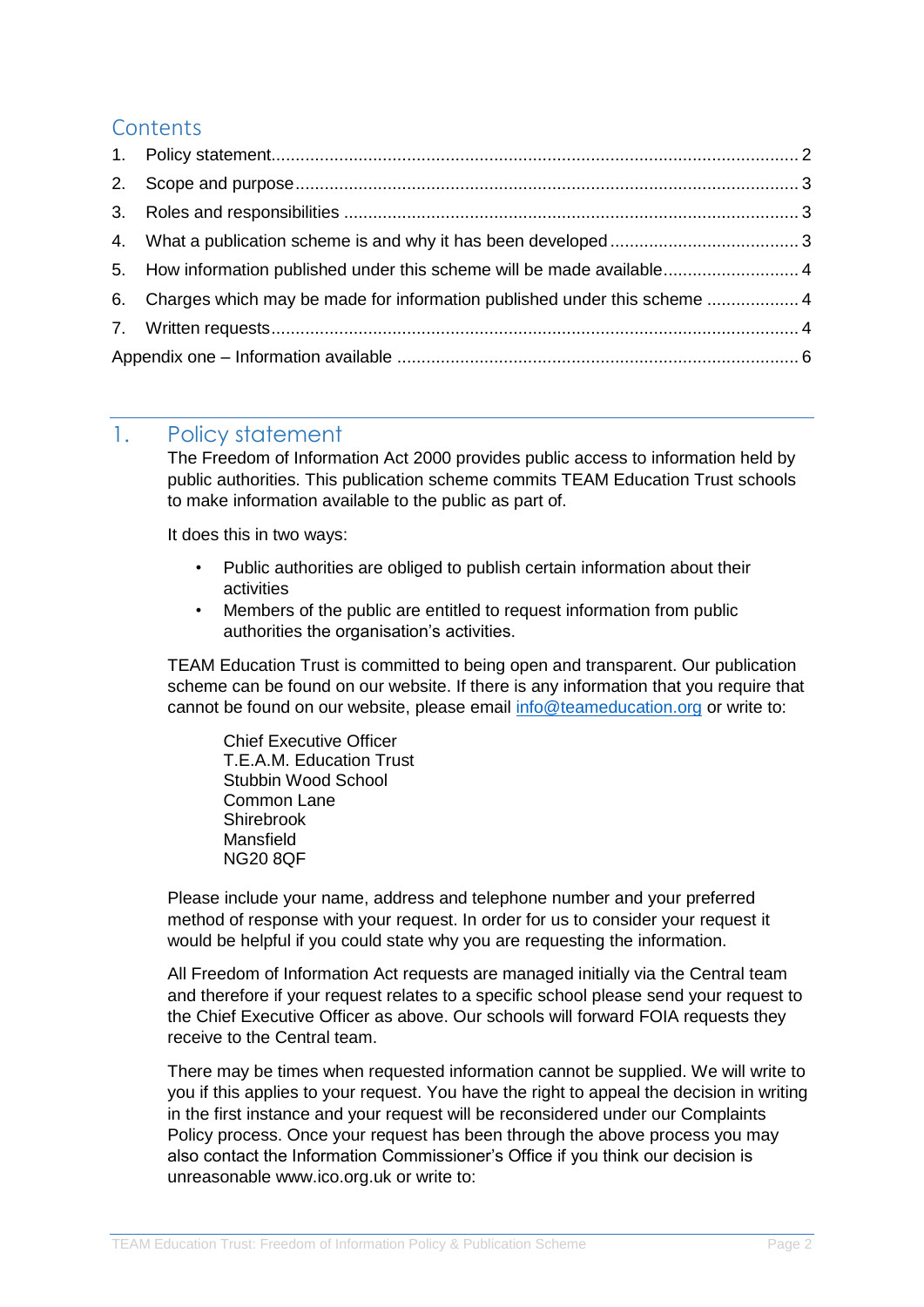Information Commissioner's Office Wycliffe House Water Lane Wilmslow Cheshire SK9 5AF

## <span id="page-2-0"></span>2. Scope and purpose

We recognise our duty to:

- Provide advice and assistance to anyone requesting information. We will help enquirers to put more complex requests into writing so that they can be handled.
- Inform enquirers whether or not we hold the information they are requesting (the duty to confirm or deny), and provide access to the information we hold in accordance with the procedures laid down.
- Ensure that all classified personal data, including electronic and paper copies, are held securely and transferred securely and only to authorised individuals or agencies.

We accept that failure to comply may result in an investigation and/or fines from the Information Commissioner (ICO).

#### <span id="page-2-1"></span>3. Roles and responsibilities

TEAM Education Trust has overall responsibility for the effective operation of this policy and for ensuring compliance with the relevant statutory framework.

## <span id="page-2-2"></span>4. What a publication scheme is and why it has been developed

Freedom of Information Act deals with non-personal data held by a school or Trust.

- Any person has a legal right to ask for access to information held. They are entitled to be told whether the school/Trust holds the information, and to receive a copy, subject to certain exemptions.
- The information which the School/Trust routinely makes available to the public is included in the Freedom of Information Publication Scheme. Requests for other information should be dealt with in accordance with the guidance below. While the Act assumes openness, it recognises that certain information is classified. There are exemptions to protect this information.

This publication scheme commits TEAM Education Trust schools to make information available to the public as part of its normal business activities. The information covered is included below where this information is held by our Schools.

The scheme commits TEAM Education Trust schools:

- To proactively publish or otherwise make available as a matter of routine, information, including environmental information, which is held by the partnership and falls within the classifications below.
- To specify the information held by the partnership and falls within the classifications below.
- To proactively publish or otherwise make available as a matter of routine, information in line with the statements contained within this scheme.
- To produce and publish the methods by which the specific information is made routinely available so that it can be easily identified and accessed by members of the public.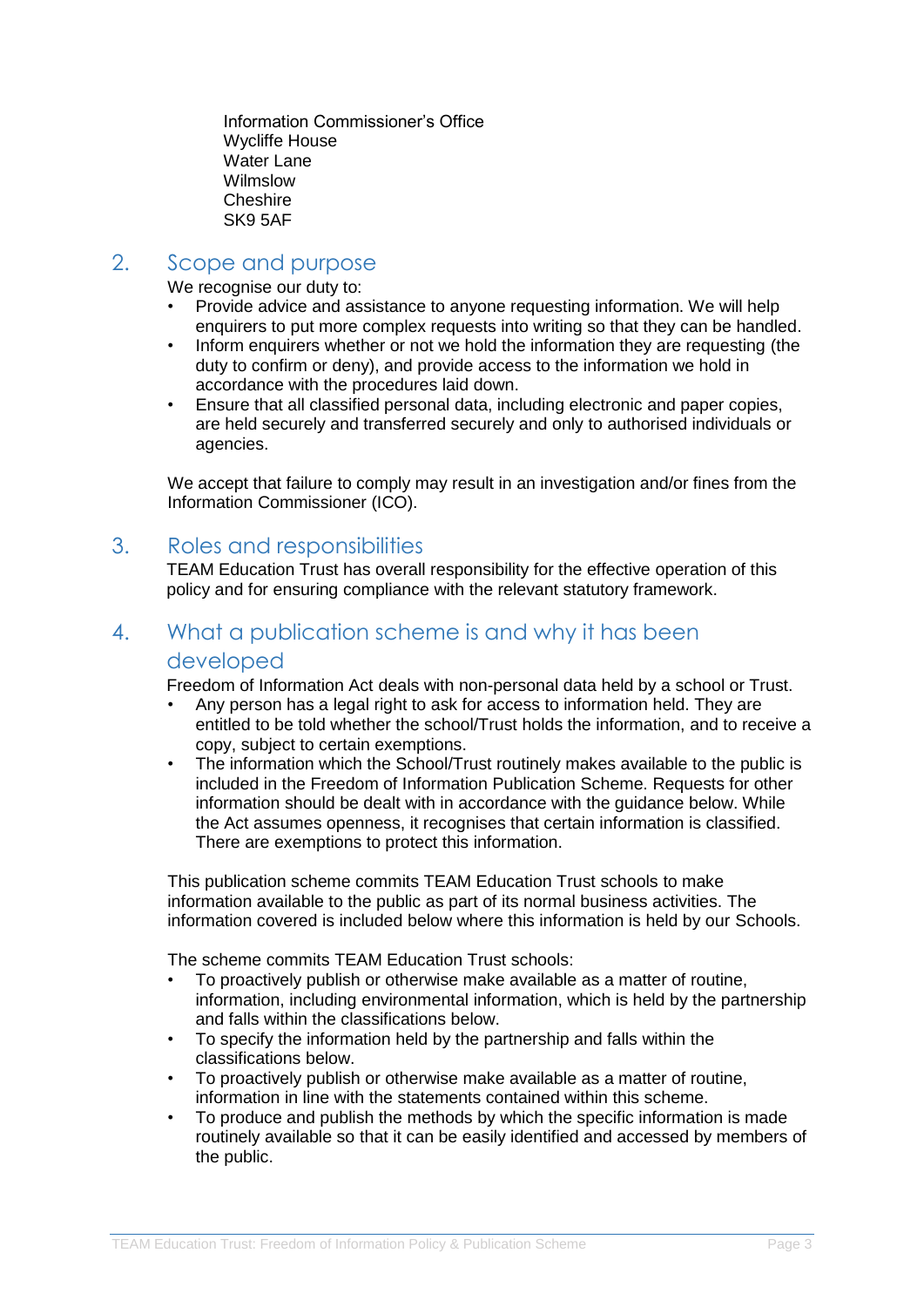- To review and update on a regular basis the information the partnership makes available under this scheme.
- To produce a schedule of any fees charged for access to information which is made proactively available.
- To make this publication scheme available to the public.

## <span id="page-3-0"></span>5. How information published under this scheme will be made available

TEAM Education Trust schools will indicate clearly to the public what information is covered by this scheme and how it can be obtained.

Where it is within the capability of the partnership and individual schools, information will be provided on our website. Where it is impracticable to make information available on a website or when an individual does not wish to access the information via the website, we will indicate how information can be obtained by other means and provide it by those means.

In exceptional circumstances some information may be available only by viewing in person. Where this manner is specified, contact details will be provided. An appointment to view the information will be arranged within a reasonable timescale.

Information will be provided in the language in which it is held or in such other language that is legally required. Where there is a legal requirement to translate any information, we will do so.

Obligations under disability and discrimination legislation and any other legislation to provide information in other forms and formats will be adhered to when providing information in accordance with this scheme.

## <span id="page-3-1"></span>6. Charges which may be made for information published under this scheme

The purpose of this scheme is to make the maximum amount of information readily available at minimum inconvenience and cost to the public. Charges made by us for routinely published material will be justified and transparent and kept to a minimum.

Material which is published and accessed on a website will be provided free of charge. Charges may be made for information subject to a charging regime specified by Parliament.

Charges may be made for actual disbursements incurred such as:

- photocopying
- postage and packaging
- the costs directly incurred as a result of viewing information

Charges may also be made for information provided under this scheme where they are legally authorised and justified and are in accordance with a published schedule or schedules of fees which is readily available to the public.

If a charge is to be made, confirmation of the payment due will be given before the information is provided. Payment will be requested prior to provision of the information.

#### <span id="page-3-2"></span>7. Written requests

Information held by a public authority that is not published under this scheme in appendix one, can be requested in writing, when its provision will be considered in accordance with the provisions of the Freedom of Information Act.